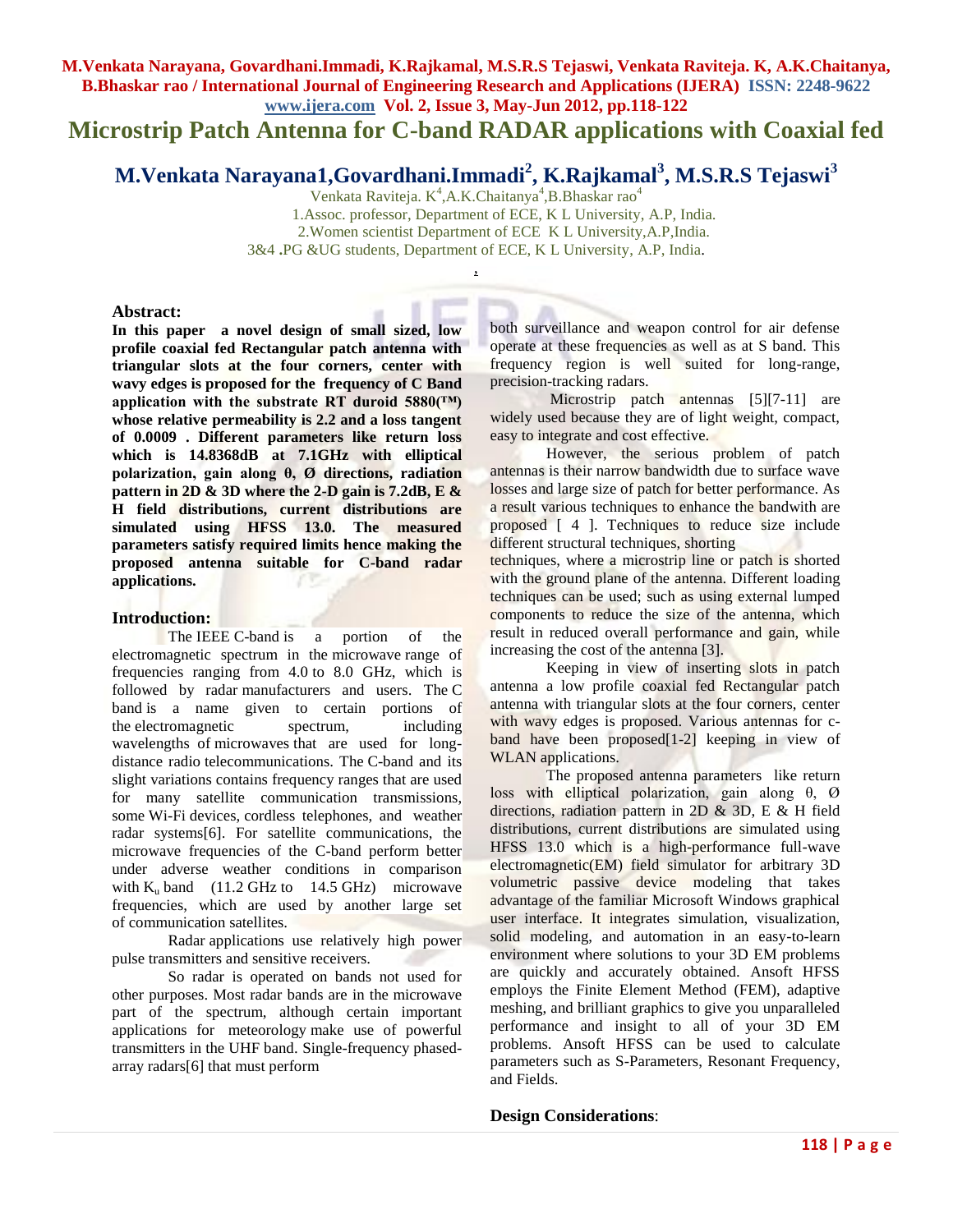The proposed structure of the antenna is shown in Fig. (1).The antenna is simulated on an RT duroid substrate with a dielectric constant of 2.2 and a loss tangent of 0.0009. The thickness of the substrate is 0.32cm. The size of the antenna is 0.2mm, which is suitable for most Radar applications. Patch with triangular slots at the four corners, center with wavy edges is proposed for the frequency of C Band application



Fig. 1. Ansoft-HFSS generated antenna model The patch can also be fed with a probe through ground plane. The probe position can be inset for matching the patch impedance with the input impedance. This insetting minimizes probe radiation. The ease of insetting and low radiations is advantages of probe feeding as compared to microstrip line feeding. The dimensions of shaped patch shown in Fig. (1) are these are designed at operating frequency 7.1GHz

# .**III. SIMULATION RESULTS**

#### **Return loss:**

It is a measure of the reflected energy from a transmitted signal. It is commonly expressed in positive dB's.The larger the value the less energy that is reflected.



A return loss of -14.8386dB is obtained at 7.1231GHz. **Gain:**

The ratio of the intensity, in a given direction, to the radiation intensity that would be obtained if the power accepted by the antenna were radiated isotropically.

2-D Gain:



## Fig4: 3-D Gain

Figure (4-5) shows the antenna gain in 2D &3D patterns. The gain of proposed antenna at 7.1GHz is obtained as 7.2dB where the gain above 6dB is acceptable.

## **E-field pattern:**

An electric field can be visualized by drawing field lines, which indicate both magnitude and direction of the field. Field lines start on positive charge and end on negative charge. The direction of the field line at a point is the direction of the field at that point. The relative magnitude of the electric field is proportional to the density of the field lines.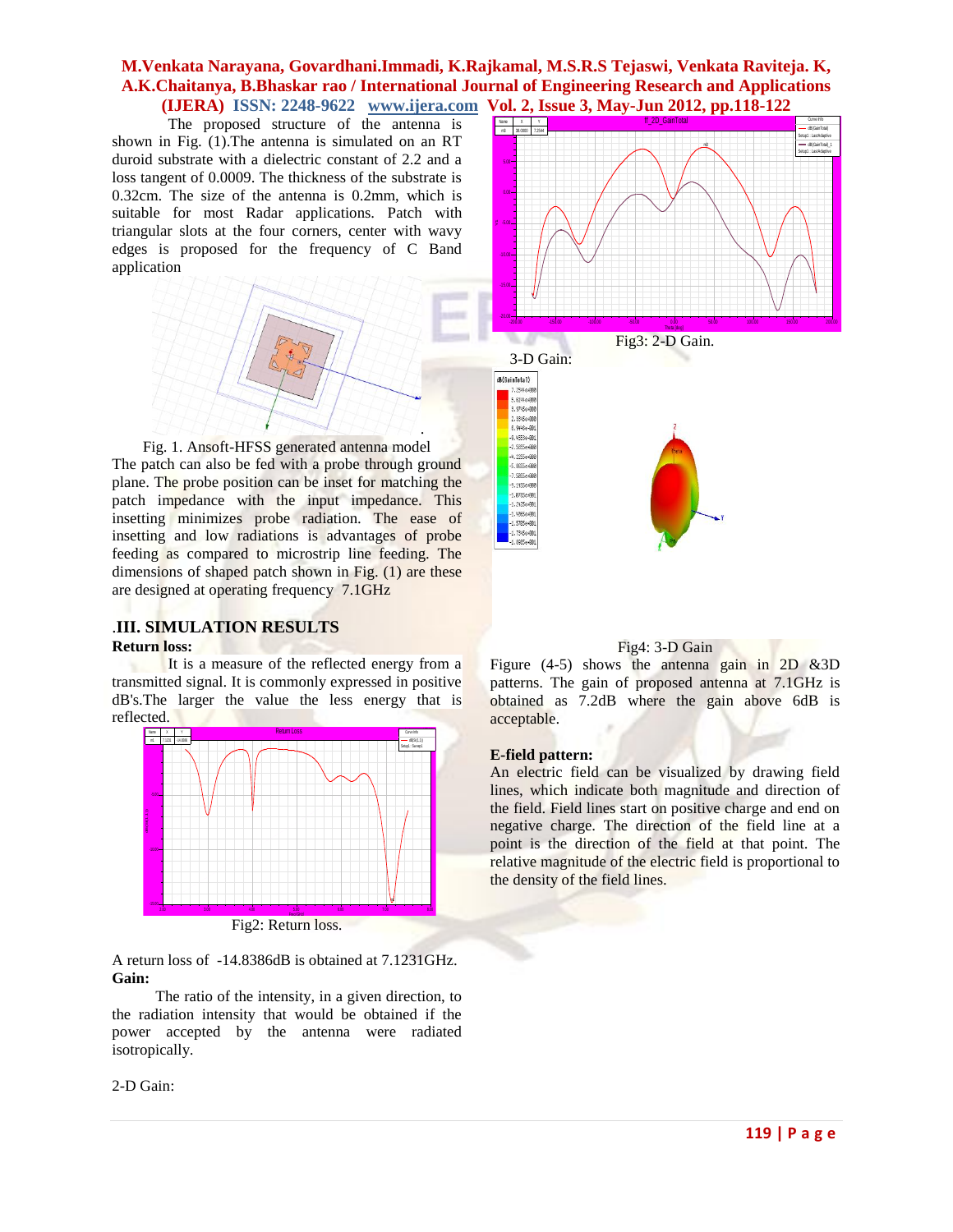

The effect produced by an electric charge that exerts a force on charged objects is the E-Field and its distribution in the patch is as shown in Fig 5

### **H-field Pattern :**

In the case of the same linearly polarized antenna, this is the plane containing the magnetic field vector and the direction of maximum radiation. The magnetic field or "H" plane lies at a right angle to the "E" plane. For a vertically-polarized antenna, the H-plane usually coincides with the horizontal/azimuth plane. For a horizontally-polarized antenna, the H-plane usually coincides with the vertical/elevation plane.



The measured intensity of a magnetic field in the patch is shown as in Fig 6.

#### **Vector E- Field:**

#### Fig7: Vector E-Field pattern.

The field equations of Einstein Cartan Evans (ECE) are used to develop the concept of the static electric field as a vector boson with spin indices  $-1$ , 0, +1, which occur in addition to the vector character of the electric field. The existence of the electric vector boson in physics is inferred directly from Cartan geometry, using the concept of a spinning space-time that defines the electromagnetic field. When the electromagnetic field is independent of the gravitational field the spin connection is dual to the tetrad, producing a set of equations with which to define the electric vector boson. Angular momentum theory is used to develop the basic concept.

#### **Vector H- Field**:



Fig8: Vector H-Field pattern. The E-Field Vector and H-Field vectors of proposed patch antenna are obtained as shown in Fig 7,8. **Current Distrubution:**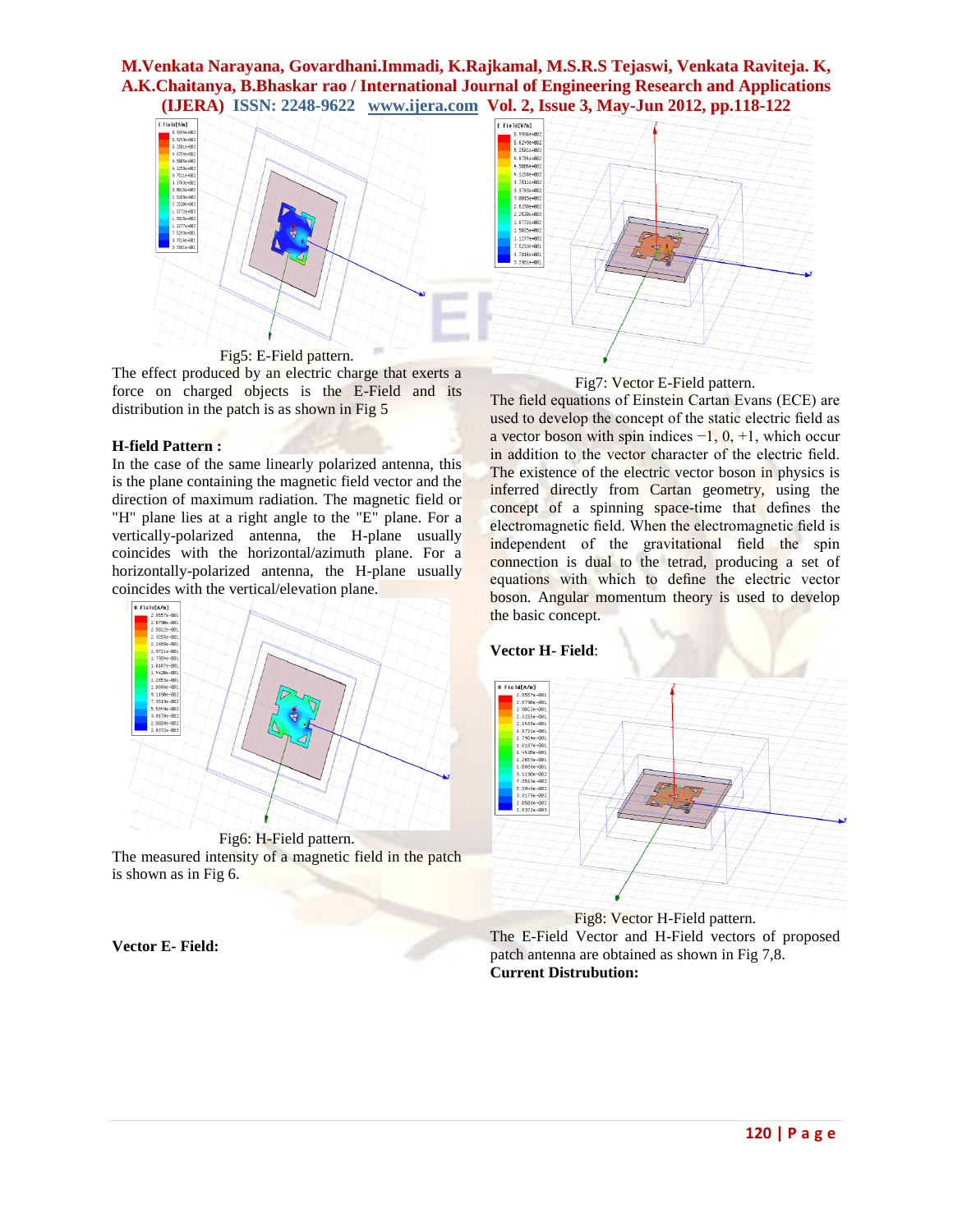

#### Fig9: Mesh Pattern

The triangles show the current distribution.Here the number of triangles inside the patch are more than those on the substrate ie.. the current distribution in the patch is more when compared to that inside the substrate as in Fig9.

#### **Radiation pattern:**

The radiation pattern or antenna pattern describes the relative strength of the radiated field in various directions from the antenna, at a constant distance.

# **Radiation pattern of Gain in total:**



Fig10: Radiation pattern of Gain in total. **Radiation pattern of Gain in Theta direction:**



Fig11: Radiation pattern of Gain in Theta direction. **Radiation pattern of Gain in Phi direction:**



Fig12: Radiation pattern of Gain in Phi direction. Since a Micro strip patch antenna radiates normal to its patch surface, the elevation pattern for  $\varphi = 0$  and  $\varphi = 90$ degrees would be important. The radiation pattern for proposed microstrip patch antenna for gain-Total, phi and theta at 0deg and 90deg is presented in figure 10,11,12.

## **Axial Ratio:**

Axial Ratio is the ratio of peak value in the major lobe direction to peak value in the minor Lobe direction.



Axial ratio which is the ratio of the major axis to the minor axis of the polarization ellipse where the resulting pattern is an oscillating pattern is obtained as in Fig 13

### **Conclusion:**

dB(GainTotal) Setup1 : LastAdaptive Phi='0deg' dB(GainTotal) Setup1 : LastAdaptive Phi='90deg'

> dB(GainTheta) Setup1 : LastAdaptive Phi='0deg' dB(GainTheta) Setup1 : LastAdaptive Phi='90deg'

Finally, the optimum dimension of elliptically polarized patch antenna on RT duroid substrate for Cband Radar applications has been investigated. The performance properties are analyzed for the optimized dimensions and the proposed antenna works well at the required 7GHz frequency band.

## **V. ACKNOWLEDGMENTS**

The authors like to express their thanks to the department of ECE and the management of K L University for their support and encouragement during this work.

#### **REFERENCES:**

- [1] Chitra Singh, R.P.S. Gangwar," Design and Analysis of a Compact Low Cost Patch Antenna for Different Wireless Operations", 978-1-4577- 0240-2/11/\$26.00 ©2011 IEEE,pg 19-22.
- [2] Lukasz Dudzinski\*, Grzegorz Jaworski," BROADBAND, MICROSTRIP, SHAPED BEAM, C-BAND ANTENNA FOR APPLICATION IN WIRELESS LAN"
- [3] Yu Xinfeng et al.,Computer Simulation Design of Double-Layer Wide band Microstrip Antenna, 2nd International Conference on Mechanical and Electronics Engineering (ICMEE 2010)